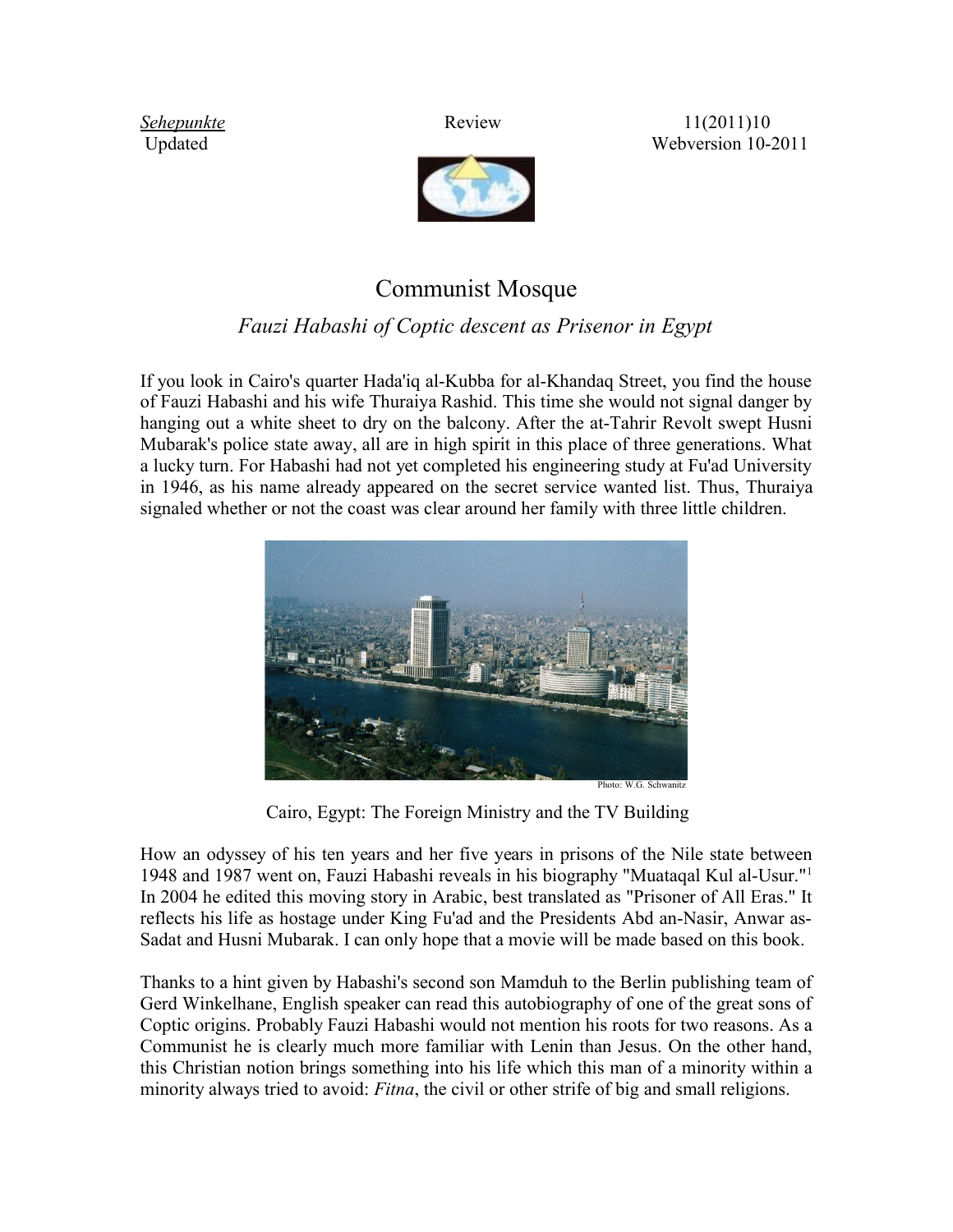His compatriots knew that he is a non-Muslim. Some meant that he is dangerous, a leftist. Surely, the reader would like to learn about his switch from Christian roots in al-Minya of Upper Egypt to atheism. Did his father inspire him, Habashi Khalil Awad, who distrusted the Christian cleric in his village of Sharuna? He had lived and died in poverty, stressed his son, but he was dedicated to realize one dream: that his children receive a universitylevel education. And it happened for Khalil's son Fauzi who longed for more knowledge.

The left leader Mahmud Amin al-Alim says "even though Habashi was a Christian," he helped others in prison to build a house for Muslim prayers. It was called "The Mosque of the Communists." Although life was very harsh there, the 1924 born Habashi enlightened others with his wonderful spirit. The leftist prison literature, *Adab as-Sujun*, and history in Egypt<sup>2</sup> held four ways for political activists: the Wafd party, the Muslim Brotherhood, the splintered left, and the right of Nazi fame as Ahmad Husain's *Misr al-Fatat* in close cooperation with the Palestinian Grand Mufti Amin al-Husaini. For the latter became since the 1930s hardly distinguishable of the pro-Nazi Brotherhood, the choice was for Habashi between nationalist *bashas* and global *rafiqs*. How he became a red comrade?

The Fu'ad I. University was a hot bed of activism. Ten Marxist groupings spread in Cario and Alexandria. Habashi visited two of them in cultural centers. The Workers Vanguard was led by Egyptian Jewish converts to Islam such as Yusuf Darwish, Raimund Duiq and Ahmad Sadiq Sa'ad.<sup>3</sup> Henri Curiel's Democratic Movement for National Liberation who, as Habashi says, as a Jew opposed the Nazis, saw Hitler Germany as enemy number one. Habashi went to the Young Men's Christian Association too. He attended Salama Musa's lectures who called for an industrial base, democracy and a withdrawal of all colonialists.

Following Habashi's life, the reader might find the big twist on the left side. In 1933 the common democratic viewpoint regarded the Soviet Empire as enemy number two. But for any real democrat the democracies such as America and Great Britain (plus later Israel) were the most misjudged and slandered allies number one. So the left fought foe number one by allying with enemy number two. As Nazism went down, they still wanted a Soviet "democracy." For this, many good men and women like the Habashi's went into prison. But it became abundantly clear after Stalin's death: it was just another totalitarian system with huge Gulags. Habashi says they only heard the good things about the Red Empire.

Well, a great deal of mistakes goes to the vast but already forgotten Kaiser, Nazi and Soviet propaganda blaming "imperialism." This poisoned many. It was then impossible to reach common sense solutions between states. As the "imperialists" went home in 1956 neither freedom nor democracy emerged. A lifelong suppression of Egypt's best and brightest as the Habashi's by shabby dictators indicated civilizational decay.

We know by [protocols](http://www.trafoberlin.de/pdf-dateien/Deutsche Aswan Damm Protokolle Hildesheim 1998 WGS.pdf)<sup>4</sup> that Abd an-Nasir liked to imprison the left again, after Soviet leader Nikita S. Khrushchev asked for their release in 1964: if they become active. To Habashi's credit, he was not for the self-dissolution of the left. Many meant Abd an-Nasir was a Socialist. But on July 9, 1967 a desperate president said on himself to the East German envoy: "Without declaring it officially, in reality we are Communists."<sup>5</sup> Since ever he spent two weeks in the Soviet Union in 1958 his motto was "nationalization plus Aswan High Dam is Arab Socialism." Presenting himself as a Communist after a lost war was a logical result of his failed policy. Umar at-Tilimsani's Islamists, the third guide of the Muslims Brothers, had portrayed him as a Communist, and thus went not that wrong.6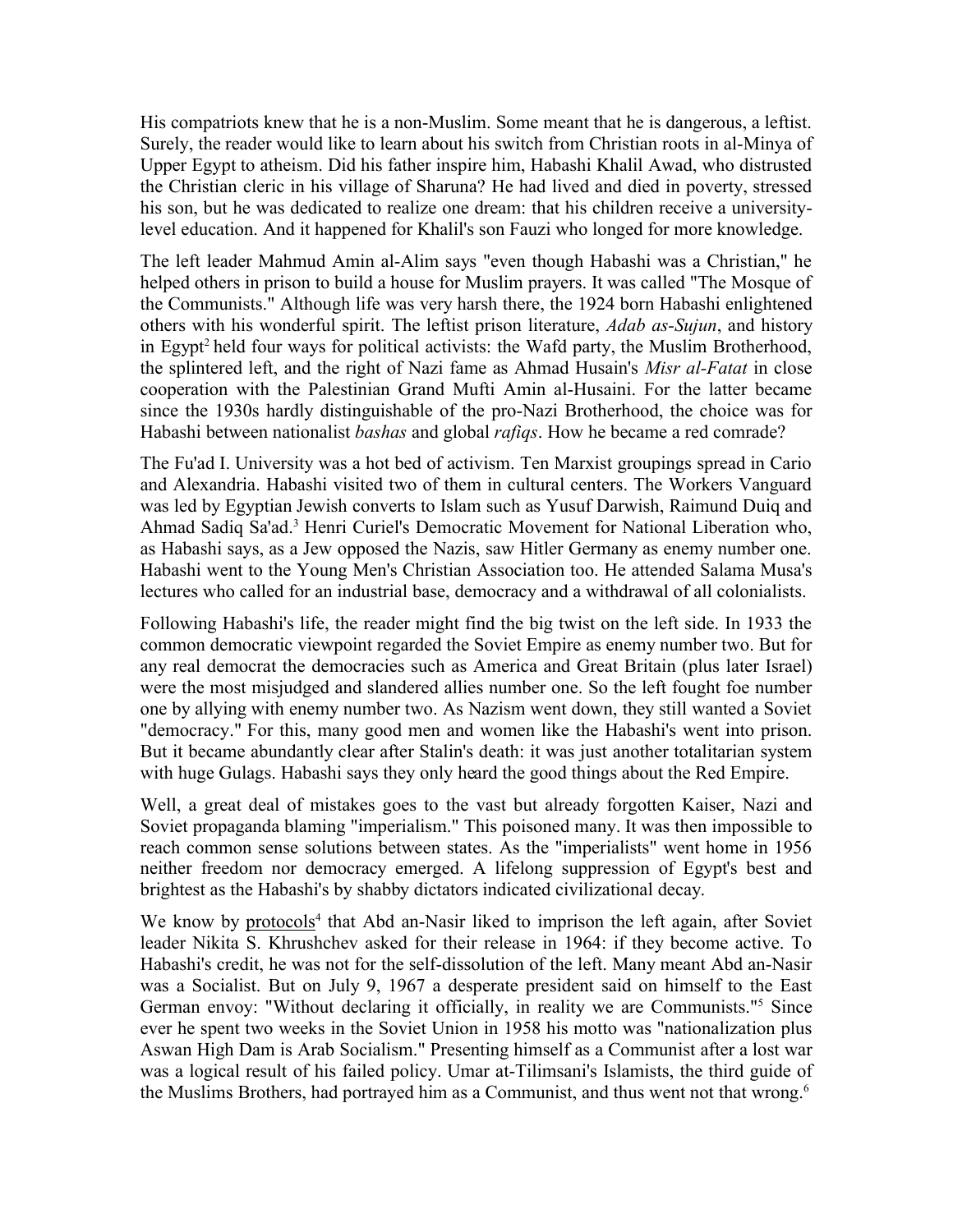Since 2011, however, the Arab Spring is disposing of tyrants. In this light, the experience of the Egyptian left flows into the texture of a new *Misr*. If I read all the charters drafted by the Democratic Alliance for Egypt, by Islamists or by al-Azhar men like Ahmad at-Tayyib, I see the broad lines from many sides. Most do refuse a clerical state. Freedom, dignity, equality, and transparency for which the Habashi's fought hard, will be secured in social contracts. Egypt returns forward to some middle path of moderation and liberalism.

Of course, all of this does not change human nature. But a regime which limits excesses of which the Habashi's saw so many examples in prisons, can manage a better life for all. I hope that new people enable themselves to revise the stance on America and Israel. Both are democracies. As such they are allies and not inclined to destruction. In this very point, there needs really to be a fresh start as well, away from old [propaganda](http://www.trafoberlin.de/pdf-dateien/2010_06_16/Meir Litvak Esther Webman Arab Responses.pdf) and Jew-hatred.

Finally, as Fauzi Habashi was thrown into jail again in 1959, there appeared a courageous Egyptian woman. In early December she distributed a [leaflet](http://www.trafoberlin.de/pdf-dateien/Intellektuelle im Kerker Abu Zaabal.pdf) - see below - to embassies of the Eastern bloc in Cairo about the dehumanized condition in the evil prison of Abu Za'abal. Perhaps, Fauzi Habashi can finally help in identifying her. I posted her letter<sup>7</sup> of protest on the web in Arabic as well. Eastern Europe was too silent and complacent about all those abuses of their left comrades in Egypt. There were and are shared human values not to be destroyed regardless of any regime. Habashi's fight sets a great example also toward the left errors. Historians now can better reconstruct how so many people became prisoners of all eras.

[Wolfgang G. Schwanitz](http://www.trafoberlin.de/Autoren/schwanitz_wolfgang.htm)

الحاكل المشفاء .<br>اِنْتَابْطُهُ عَلَيْكُمْ وَقَلِيتَنَابِعَثْمِرِهِ اللَّهُمِ مَالَهُ بِمَاشَا وَأُرْوَامِنَا وَأَحْدَثَ الْمَتَقِلِي بِأَوْرِي بمارا أخاتر عبل ولفرنق المعنف وعكبر بالساس وغريات اللاب المعتم الحازعب بد التقبل علا دعص في الرواد (الواد كيم عن ) على المس فرقة بها الجنود بالعرب المرح). وقعر الثويلم موالجلابي الوسكة نجر والهابالاس المدنيه وألبر حهلابس مهر تنبزه ع هذا الجوالجلاد ) والعوابهم، في عنا بر حكمو في عام المجمعة مم يهر منت بلافرس أوغنا وكرُّوا لهم الفناء كترة ضبر وملح فاكل وجبه اوصاء آسنا الشرساله طمالب وحشرات كوجر موهومهر للى الحقوصاليّ بيّ يُخْ المبوء الفائق أوبساره. ..وليهُم واكتنوا بدْ لِك الونوع المعيّنا) بإنج يرد ا المعتقليه بمالعها بالجباغ عربيان التت وتقط والحبابة ونقلا ملى أكتافهم إحسنن عشر اءلايوم، متن دهیت دجوهرم وکیریرم مهلها ، ددهیت اج ادهم مرض به السیاط ، ویب کاله خاتور ا<br>أبي نه بيد واجر بيرة تيم بينامة فيحققو (المعتقليه بالمدركل بوم من يسلبوهم إرادتهم ، وبيولوهم إبي محوم مدالهلا ولا يغربوه ولايستطيع دالكوم !! أسلاكي وفاروت الاستخبار يختم الدور تحت ويلأة العل بالبدالم والمخدر بأرغ أرتبكه بمبنيه نؤشك على الدنقصال ويصاب بالعر دوخا علاج أوراجه إإ والمناخ بمعدز جراه الذي أكتيفا أرساقه المبتورة تسبب لم أشد الكراء وأينها يعلى بالجبراء ومولم سوامد يدم فكررة بالمصر المحتر ت لمبدالوم والاد رائع الملط العام المريب بدلال هوالآي ٢ به له إنما دِمستريشرف دالالدت، بلا دلما ية أورجمه!! والدكتور إِسماعِي مِبرِي والحام . واراً مبينة المقدام براعها فها تا كل مدينة المعرضية .<br>. واراً مبينة القدام براعها فها تا كل مدينة المريضية الزادة الدوديه اوفصيوا بهما للعما الشاريجة.<br>ختمت البرج فاطنيوا ثانية اوجع ذاها لم تصريب الراحل عا ! . والمطانيد بشعبيع بيرسيدعبدالمنع شتك حؤلاءالمفكريه وبعطتا به تنتخولوا الى أجياد مثطقا تتزت دحاوييز فباللذر كالرس وتقل بلارهتم وتلتن أبشع هسوف المتعذيب - وعلم عباً االتمويق المعتقلين كأنها هم يعاصبون بسبب مسكنا ذاريم للكم الحاضر كوعدائم والملاكمتمار ، ووذا يوم بم حصاع المصلح ، جلالا فنا دوالرعز المحيد ورفع مستو والمعيشة ! إ 

A courageous Egyptian woman distributed her 1959 leaflet in Cairo to all the Eastern Bloc embassies about the terrible conditions in the prison of Abu Zabal